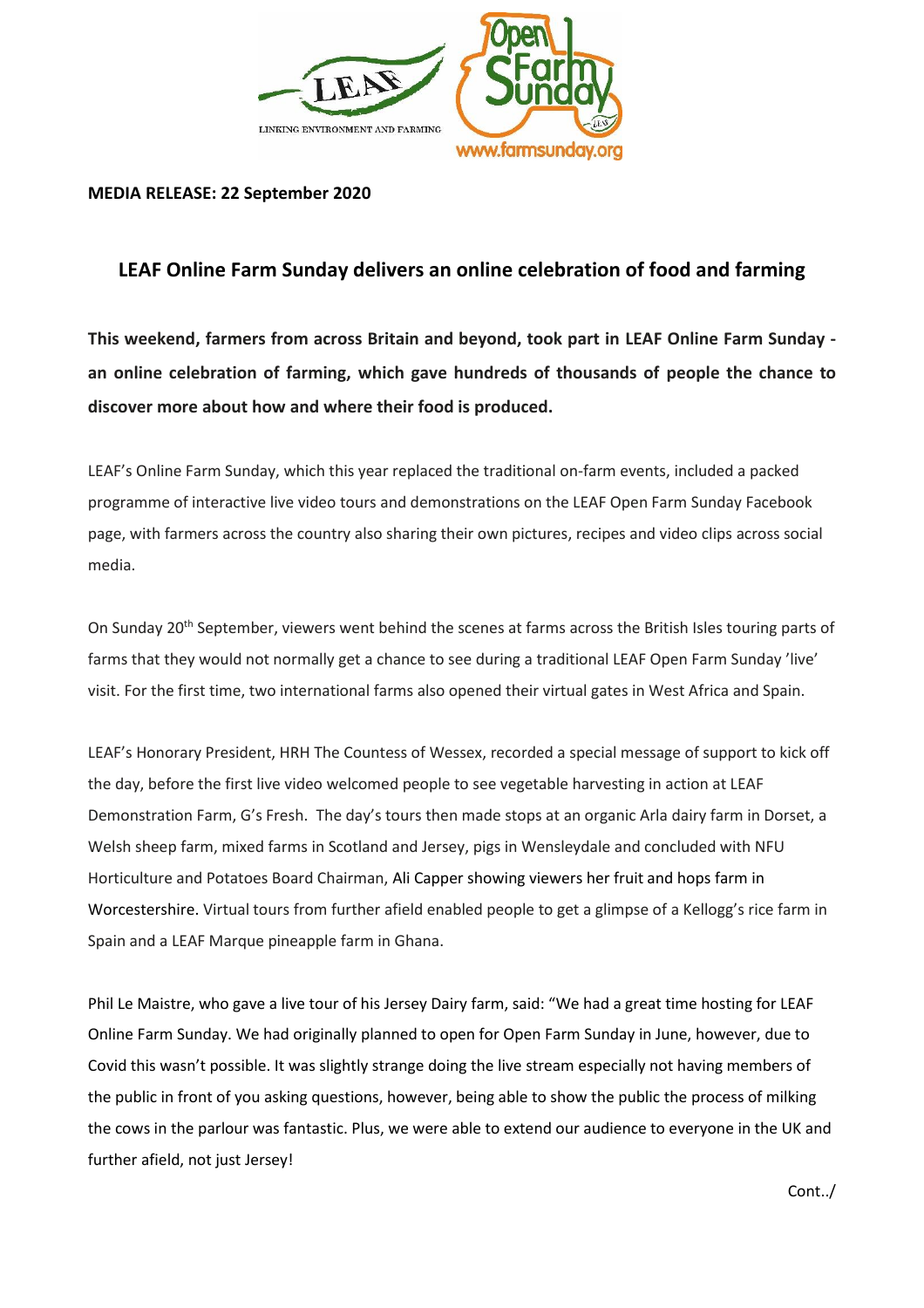

We enjoyed having the opportunity to show people the standards which modern day farmers adhere to along with all the hard work that goes into putting all of our great LEAF Marque certified Jersey Dairy products on the table".

Sunday's farm focus was preceded by a feast of nutritional seasonal recipes and cookery demonstrations using local British produce, and talks on sustainable diets, held on the Saturday 19<sup>th</sup> September - the start of British Food Fortnight. North East LEAF Demonstration Farmer John Renner was joined on a Zoom call with chef Richard Sim to showcase Northumberland lamb. Berkshire pork and Welsh beef featured in demonstrations from Newlyns Farm Shop and Cookery School in Hampshire and Hotel Plas Hyfryd in Pembrokeshire. Further demonstrations included a healthy pizza for kids from farmer's wife, cook and educator, Karen Watson of Essex's Food4Thought, and a cocktail made by Fluffy Moo's cook, Lucy Wilson with Scottish blueberries from their neighbouring farm.

The live videos were supported by a series of pre-recorded videos and content looking at provenance, wildlife, biodiversity and sustainable farming methods, including an educational video explaining the workings of a John Deere combine harvester.

More than 660k opportunities for people to see food and farming-related content in September were generated on the LEAF (Linking Environment And Farming) channels alone, in addition to activity from farmers, organisations and sponsors increasing the reach and impact of the campaign even further.

Caroline Drummond, LEAF Chief Executive and farming ambassador for Love British Food said: "We're delighted that LEAF Online Farm Sunday gave us the opportunity to showcase the full kaleidoscope of farming in such an honest way. The weekend showed everything our farmers do to produce food, while nurturing the wildlife and biodiversity on their land, including the technology, the skills, the innovation, and the passion that goes into food production. I'd like to say a massive thank you to all the farmers, chefs, dietitians and cooks who took part and to all our sponsors and supporters who made this amazing weekend possible."

LEAF Open Farm Sunday manager, Annabel Shackleton said: "It has been wonderful celebration of food and farming enabling people to travel the length and breadth of the UK and overseas in a single weekend! What an opportunity to meet so many farmers and hear about their farming practices. The feedback from industry and our virtual visitors has been so positive we are looking to build on this concept in 2021. Farming has such a great story to tell, there is a real appetite amongst the public to learn more.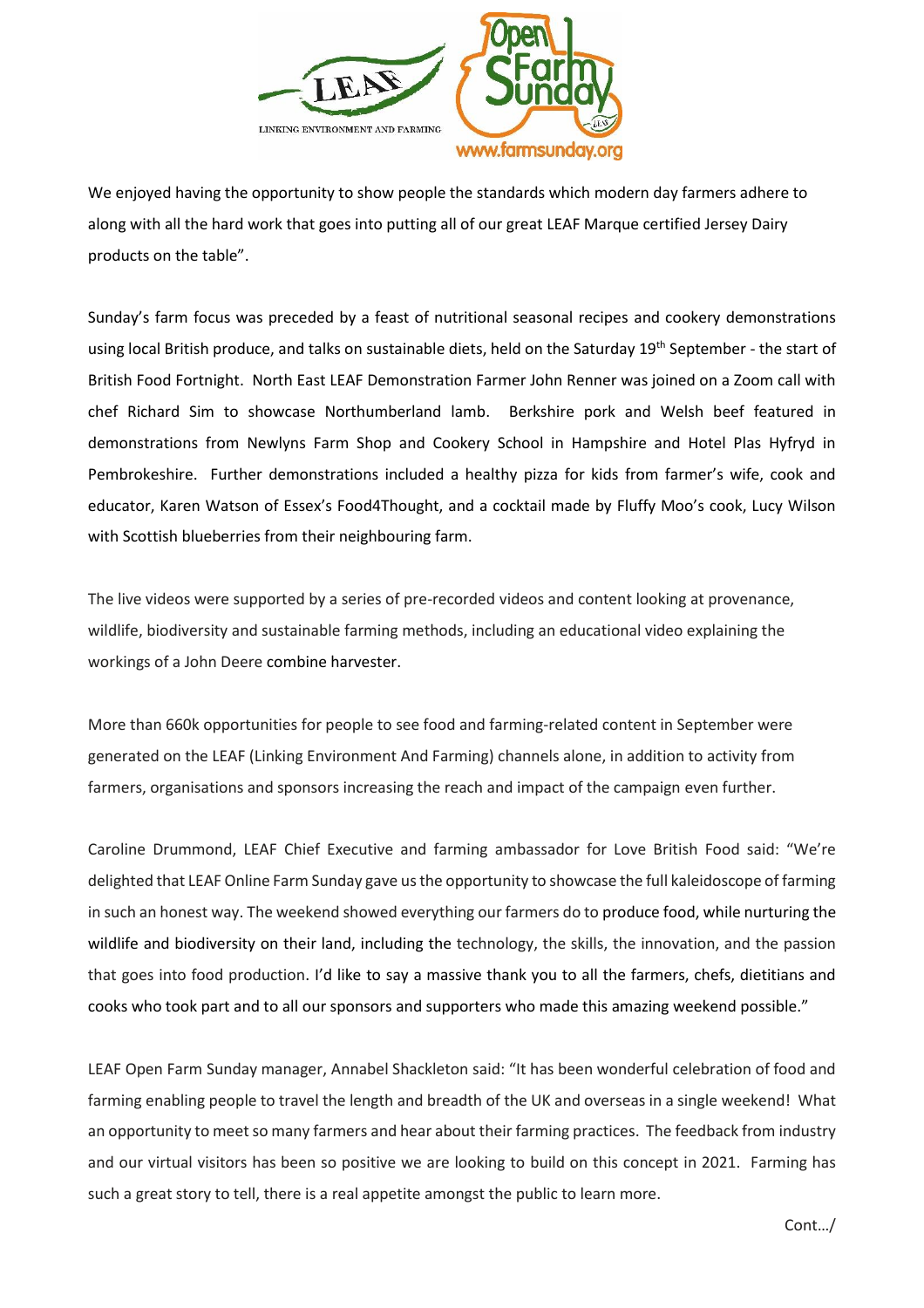

We will embrace technology to reach far and wide to share the story of farming and everything it delivers. But we also look forward to supporting farmers hosting on-farm events on LEAF Open Farm Sunday on 13<sup>th</sup> June 2021."

All the virtual live tours and presentations will be available to view on the LEAF Open Farm Sunday website [www.farmsunday.org](http://www.farmsunday.org/) from 5pm, 22 September, alongside recipes, activities, videos and information from the event's sponsors - AHDB, Arla, Asda, BASF, Co-op, Defra, Farmers Weekly, Frontier Agriculture, John Deere, Kellogg's, LEAF Marque, NFU, Sainsbury's, Tesco and Waitrose.

-Ends-

**For further information contact the LEAF Open Farm Sunday Press Office at Ceres 01189 475 956 [openfarmsunday@ceres-pr.co.uk](mailto:openfarmsunday@ceres-pr.co.uk) 22nd September 2020** 

## **Editor's notes:**

- LEAF Open Farm Sunday is managed by LEAF (Linking Environment And Farming). LEAF is the leading organisation delivering more sustainable food and farming. It works with farmers, the food industry, scientists and consumers to inspire and enable sustainable farming that is prosperous, enriches the environment and engages local communities. LEAF set up and has managed LEAF Open Farm Sunday since it began in 2006.
- LEAF Open Farm Sunday 2021 will take place on 13<sup>th</sup> June 2021. Registrations are open at [www.farmsunday.org.](http://www.farmsunday.org/) The following year's event will take place on 13th June 2022
- LEAF Open Farm Sunday offers a chance for all farmers to open their gates and welcome people onto their farms to discover the world of farming. Events can be as simple as a farm walk for a small group to fully fledged events for over 1000 people. LEAF offers advice and support for all types of event.
- Sponsors of LEAF Open Farm Sunday include: Arla Foods, Asda, BASF plc, Co-op, Defra, Farmers Weekly, Frontier Agriculture, John Deere, Kelloggs, LEAF Marque, Marks and Spencer, The National Farmers' Union, Sainsbury's, Tesco, Waitrose and the Agriculture and Horticulture Development Board.